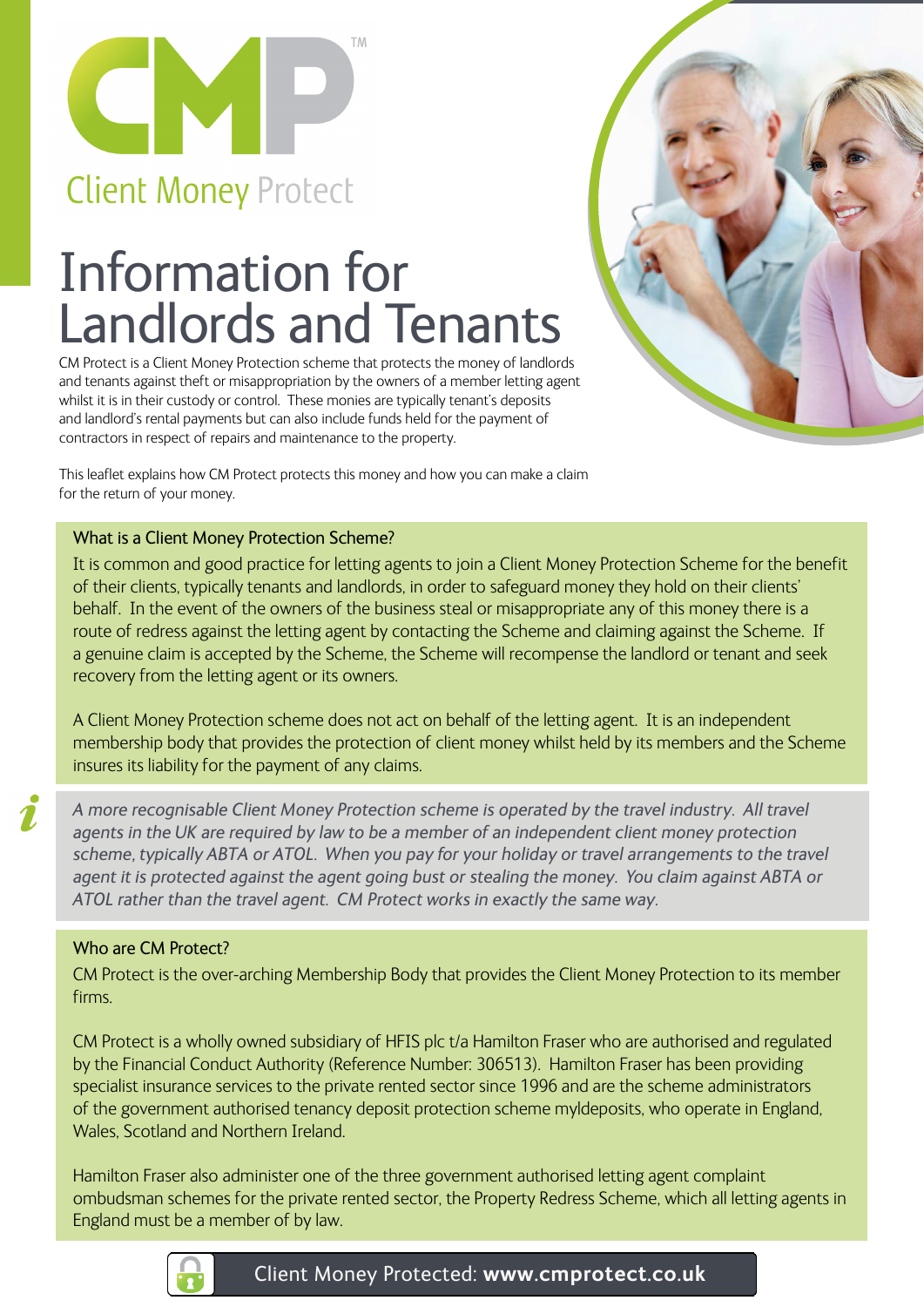# Information for Landlords and Tenants



#### How do I know if a letting agent is a member of your Scheme?

All our members are issued with an annual membership certificate to display in their office and we recommend that they display CM Protect logo on all their literature. Alternatively, you can check to see if your letting agent is member of CM Protect by visiting our website and using our Member Checker facility. CM Protect is just one of a number of Client Money Protection schemes that operate in the UK. If your letting agent is not a member of CM Protect then they may be a member of one of the other schemes. You should ask your agent which scheme they have joined.

*It is currently not a legal requirement for a letting agent to be a member of a Client Money Protection Scheme. If your agent is not a member of a scheme then you should ask them how they are protecting your money. If they cannot tell you or you are not happy with their response, you should look for an alternative agent or request that they do not hold your money under any circumstance.* 

### What can I claim for?

You can claim for a maximum of £25,000 for stolen or misappropriated monies held by your letting agent. CM Protect will pay a maximum of £500,000 to all landlords and tenants affected by the incident

### *Some important points to remember.*

*1. If you are a landlord, and your letting agent has gone into liquidation, we strongly recommend that you seek legal advice to ensure that any further rental payments from your tenants are paid directly to you.* 

*2. If your claim for compensation relates to a stolen security deposit you should immediately contact the authorised tenancy deposit protection scheme to resolve the matter. We will only deal with a claim if the deposit scheme cannot help you.* 

*3. CM Protect cannot accept a claim for compensation if the letting agent is still trading but you have been advised that your money has been stolen by an employee of the business. You should contact your agent immediately for compensation.* 

### How do I make a claim?

If you have any concerns about the security of your money and have unable to establish contact with your letting agent or settle the matter with them, you should contact us and follow our compensation procedures.

- You will need to report the incident to your local police station and obtain a Crime Reference Number.
- You will need to submit our Compensation Form and enclose any supporting evidence in relation to your claim

Once we receive your complaint, CM Protect will investigate the circumstances and ascertain whether your letting agent has indeed taken your money. Until we have undertaken this investigation we cannot release any compensation to you.

*Your evidence will need to include bank statements to show that you gave money to your letting agent e.g. the security deposit or maintenance money, correspondence showing that you have asked for the return of your money, copy tenancy agreements and any terms of business literature you received from your letting agent.*